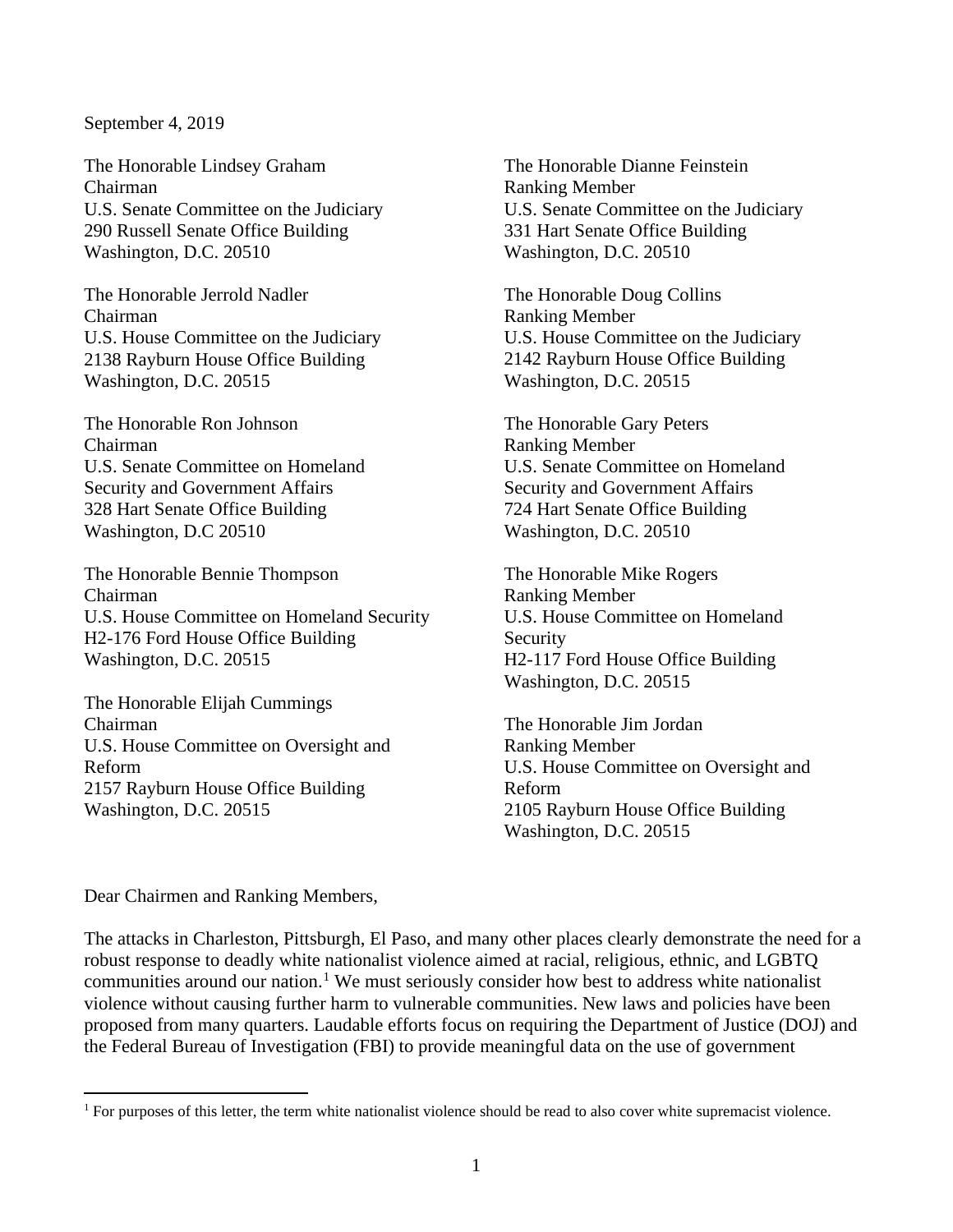resources to address white nationalist violence. Other efforts, however, would duplicate existing laws and, worse, result in harms to the communities that our organizations seek to protect.

Set out below are the views of the undersigned organizations on the proposals that have been made to date, and our recommendations for more effective responses to white nationalist violence.

## 1. No Expansion of Already Overbroad Authorities or Ineffective and Discriminatory Programs

Responses to white nationalist violence must not harm the communities that have been the victims of such violence. The federal government already has ample tools at its disposal to investigate and prosecute white nationalist violence, and new authorities would only facilitate the continued targeting of minority communities and dissenting voices.

A. We oppose the enactment of laws creating a new crime of domestic terrorism and urge Congress to reject legislation, such as the Confronting the Threat of Domestic Terrorism Act (H.R. 4192) and the Domestic Terrorism Penalties Act of [2](#page-1-0)019 (H.R. 4187), that would attempt to do so.<sup>2</sup>

Such an expansion of legal authorities is unnecessary. The FBI already has a multitude of legal authorities to properly address white nationalist violence.[3](#page-1-1) Congress has enacted 51 federal crimes of terrorism that apply to entirely domestic acts, and it has further prohibited material support toward the commission of these crimes. $4$  It has passed five federal hate crimes laws, targeting biasmotivated violence. [5](#page-1-3) The DOJ has used dozens of other federal laws in prosecuting cases it labels as domestic terrorism, including organized crime statutes that can be used to dismantle violent groups.[6](#page-1-4)

The proposed bills open another avenue for law enforcement to target the very communities that have borne the brunt of white nationalist attacks. The FBI has long used its authorities to investigate and monitor African-American activists, most recently by concocting a threat of "black identity extremism."<sup>[7](#page-1-5)</sup> It has used post-9/11 counterterrorism authorities to target Muslims, Arabs, and people

<span id="page-1-0"></span><sup>&</sup>lt;sup>2</sup> H.R. 4192, 116<sup>th</sup> Cong. (2019); H.R. 4187, 116<sup>th</sup> Cong. (2019). Sen. Martha McSally has drafted a bill that would similarly make domestic terrorism a new federal crime, but it has not yet been introduced. *See* Discussion Draft (Aug. 14, 2019), [https://www.mcsally.senate.gov/sites/default/files/2019-08/Discussion%20Draft%20DT.pdf.](https://www.mcsally.senate.gov/sites/default/files/2019-08/Discussion%20Draft%20DT.pdf)

<span id="page-1-1"></span><sup>3</sup> *See generally* MICHAEL GERMAN AND SARA ROBINSON, WRONG PRIORITIES ON FIGHTING TERRORISM, BRENNAN CTR. FOR JUSTICE (2018), [https://www.brennancenter.org/publication/wrong-priorities-fighting-terrorism;](https://www.brennancenter.org/publication/wrong-priorities-fighting-terrorism) *See also* Kristen Clark and Roy L. Austin, *Creating a 'Domestic Terrorism' Charge Would Actually Hurt Communities of Color*, WASHINGTON POST (Aug. 26, 2019), [https://www.washingtonpost.com/opinions/domestic-terrorism-doesnt-need-to-be-a-chargeable-offense-we](https://www.washingtonpost.com/opinions/domestic-terrorism-doesnt-need-to-be-a-chargeable-offense-we-already-have-powerful-hate-crime-laws/2019/08/26/14c6f354-c4eb-11e9-b72f-b31dfaa77212_story.html)[already-have-powerful-hate-crime-laws/2019/08/26/14c6f354-c4eb-11e9-b72f-b31dfaa77212\\_story.html](https://www.washingtonpost.com/opinions/domestic-terrorism-doesnt-need-to-be-a-chargeable-offense-we-already-have-powerful-hate-crime-laws/2019/08/26/14c6f354-c4eb-11e9-b72f-b31dfaa77212_story.html).

<span id="page-1-2"></span><sup>4</sup> GERMAN AND ROBINSON, WRONG PRIORITIES ON TERROR, 5-7.

<span id="page-1-3"></span><sup>5</sup> 18 U.S.C. § 249; 42 U.S.C. § 3631; 18 U.S.C. § 247; 18 U.S.C. § 245; 18 U.S.C. § 241.

<span id="page-1-4"></span><sup>6</sup> GERMAN AND ROBINSON, WRONG PRIORITIES ON TERROR, 5-14*.*

<span id="page-1-5"></span><sup>7</sup> Letter from Congressional Black Caucus to Christopher Wray, Director, Federal Bureau of Investigation (Oct. 13, 2017), [https://cbc.house.gov/uploadedfiles/cbc\\_rm\\_thompson\\_cummings\\_conyers\\_letter\\_to\\_fbi\\_re\\_intel](https://cbc.house.gov/uploadedfiles/cbc_rm_thompson_cummings_conyers_letter_to_fbi_re_intel_assessment.pdf) [\\_assessment.pdf.](https://cbc.house.gov/uploadedfiles/cbc_rm_thompson_cummings_conyers_letter_to_fbi_re_intel_assessment.pdf)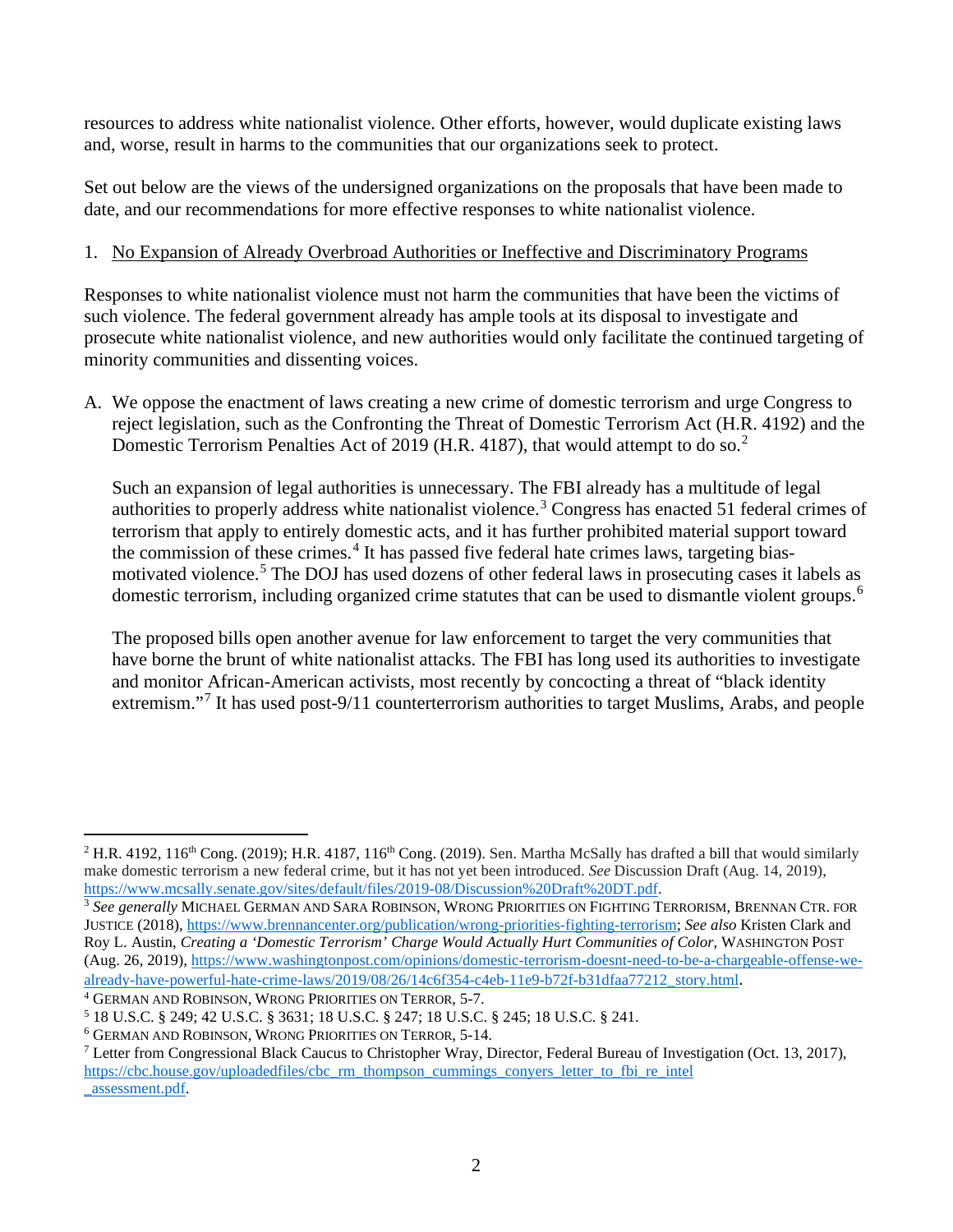from the Middle East and South Asia.<sup>[8](#page-2-0)</sup> And dissenting voices are too often perceived as a threat to public order and subjected to surveillance and prosecution.<sup>[9](#page-2-1)</sup>

- B. We oppose the reintroduction or funding of countering violent extremism (CVE) programs. There is no evidence that these programs prevent violence.<sup>[10](#page-2-2)</sup> In fact, empirical evidence shows that there are no visible and reliable indicators of people who are likely to commit violence because they believe in some "extremist" ideology.<sup>[11](#page-2-3)</sup> CVE programs have almost exclusively targeted Muslim communities, reflecting and reinforcing false stereotypes about their proclivity for violence and unjustly painting these communities as suspicious. The failure and flaws of the CVE model account for the enormous backlash these programs have faced among American Muslim communities as well as civil rights and civil liberties groups. Reviving CVE will only give life to programs that have been used to target minority communities and support the false premise that a person's race, ethnicity, or religion can be used to predict their propensity for violence.
- C. Finally, we oppose the expansion of surveillance authorities, including social media monitoring, as well as the expansion of the security infrastructure. Since the 9/11 attacks, security agencies have been given or claimed a raft of new surveillance authorities, including via the Patriot Act, the FISA Amendments Act, and the 2008 Attorney General Guidelines for Domestic FBI Investigations.<sup>[12](#page-2-4)</sup> These laws and regulations provide the legal justification for massive surveillance programs that sweep up information about all Americans and subject American Muslims, Arab Americans, minority communities, and dissenting voices to investigation without suspicion of wrongdoing.

Since 9/11, the federal government has established security institutions with overlapping, opaque, and overbroad missions. In many cases, these institutions have provided little security utility, but they have used their broad powers to target minority communities and dissenting voices. For example, according to a bipartisan Senate investigation, fusion centers — which have been proposed

<span id="page-2-0"></span><sup>8</sup> MUSLIM ADVOCATES, LOSING LIBERTY: THE STATE OF FREEDOM 10 YEARS AFTER THE PATRIOT ACT at 4, 10 (2011), [https://muslimadvocates.org/wpcontent/uploads/2019/06/Losing\\_Liberty\\_The\\_State\\_of\\_Freedom\\_10\\_Years](https://muslimadvocates.org/wpcontent/uploads/2019/06/Losing_Liberty_The_State_of_Freedom_10_Years_After_the_PATRIOT_Act.pdf)<br>After the PATRIOT Act.ndf. After the PATRIOT Act.pdf.

<span id="page-2-1"></span><sup>9</sup> Natasha Lennard, *In the J20 Trials, the Feds Said They Went After "Bad Protesters." That Just Means Another Crackdown on Dissent*, INTERCEPT (July 14, 2018)[, https://theintercept.com/2018/07/14/inauguration-protest](https://theintercept.com/2018/07/14/inauguration-protest-prosecutions/) [-prosecutions/.](https://theintercept.com/2018/07/14/inauguration-protest-prosecutions/)

<span id="page-2-2"></span><sup>&</sup>lt;sup>10</sup> FAIZA PATEL AND MEGHAN KOUSHIK, COUNTERING VIOLENT EXTREMISM, BRENNAN CTR. FOR JUSTICE (2017), <https://www.brennancenter.org/publication/countering-violent-extremism>*; Countering Violent Extremism in the Trump Era,*  BRENNAN CTR. FOR JUSTICE (June 15, 2018), [https://www.brennancenter.org/analysis/countering-violent-extremism-trump](https://www.brennancenter.org/analysis/countering-violent-extremism-trump-era)[era](https://www.brennancenter.org/analysis/countering-violent-extremism-trump-era) (finding that, despite the prevalence of high-profile attacks by white perpetrators, Muslims and other minority groups are explicitly targeted in 85 percent of Department of Homeland Security CVE grants); *Fact Sheet: Countering Violent Extremism: Myths and Facts*, BRENNAN CTR. FOR JUSTICE (Nov. 2, 2015),

[https://www.brennancenter.org/sites/default/files/analysis/102915%20Final%20CVE%20Fact%20Sheet.pdf.](https://www.brennancenter.org/sites/default/files/analysis/102915%20Final%20CVE%20Fact%20Sheet.pdf)PATEL AND KOUSHIK, COUNTERING VIOLENT EXTREMISM, 14-15.

<span id="page-2-3"></span><sup>&</sup>lt;sup>11</sup> *See, e.g.*, Declaration of Marc Sageman in Opposition to Defendants' Cross-Motion for Summary Judgment at ¶ 14-18, Latif v. U.S. Dep't of Justice et al., No. 3:100-cv-00750, 2015 WL 1883890 (D. Or. Aug. 7, 2015), *available at*

<span id="page-2-4"></span>[https://www.aclu.org/sites/default/files/field\\_document/268.\\_declaration\\_of\\_marc\\_sageman\\_8.7.15.pdf.](https://www.aclu.org/sites/default/files/field_document/268._declaration_of_marc_sageman_8.7.15.pdf) 12 Uniting and Strengthening America by Providing Appropriate Tools Required to Intercept and Obstruct Terrorism (USA PATRIOT Act) Act of 2001, Pub. L. No. 107-56, 115 Stat. 272 (2001); Foreign Intelligence Surveillance Act of 1978 Amendments Act of 2008, Pub. L. No. 110-261, 122 Stat. 2435 (2008); U.S. DEP'T OF JUSTICE, OFFICE OF THE ATTORNEY GENERAL, THE ATTORNEY GENERAL'S GUIDELINES FOR DOMESTIC FBI OPERATIONS (2008), [https://www.justice.gov/archive/opa/docs/guidelines.pdf.](https://www.justice.gov/archive/opa/docs/guidelines.pdf)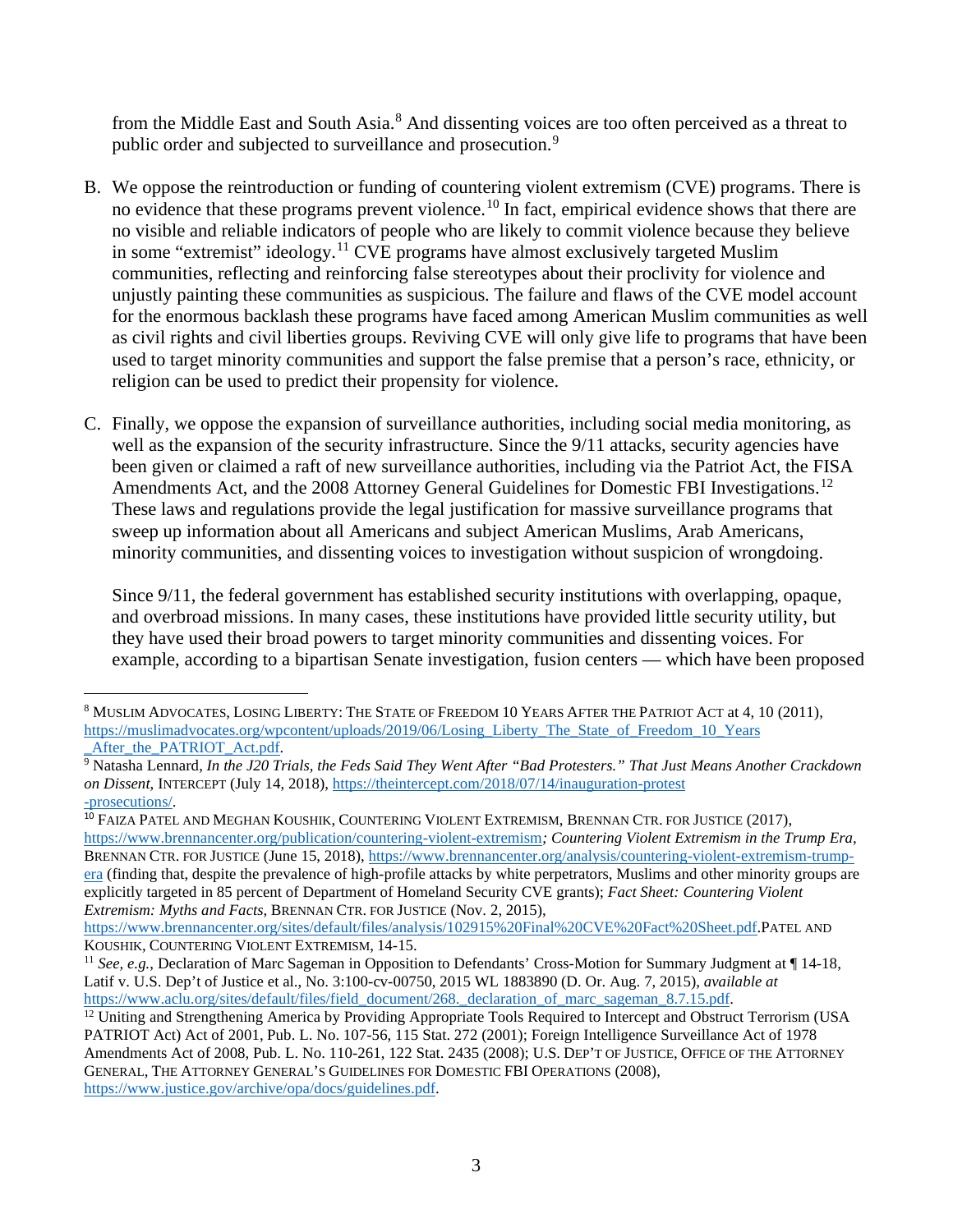to play a leading role in combating domestic terrorism — have "yielded little, if any, benefit to federal counterterrorism intelligence efforts" and have violated civil liberties.<sup>[13](#page-3-0)</sup>

## 2. Effective Strategies to Combat White Nationalist Violence and Protect Vulnerable Communities

There is much that the DOJ can do to protect the safety of communities that have been the target of white nationalist violence, and Congress has a critical role to play in ensuring that the DOJ's considerable resources are allocated to protecting rather than targeting these communities.

A. The DOJ and the FBI must provide information regarding their use of resources to address white nationalist violence, including data regarding investigations, prosecutions, and convictions. Though the DOJ regularly provides this type of information in other contexts,<sup>[14](#page-3-1)</sup> it has failed to provide equivalent information concerning white nationalist violence and domestic terrorism despite requests from members of Congress<sup>[15](#page-3-2)</sup> and litigation.<sup>[16](#page-3-3)</sup> The DOJ's portfolio of domestic terrorism investigations has too often been misdirected or based on bias. For example, press reports in 2017 revealed that the FBI had manufactured the concept of "black identity extremism" around a handful of unrelated violent attacks against police officers by black men who were not associated with one another, facilitating the targeting of African-American activists.[17](#page-3-4) Earlier this year, the FBI eliminated the category it had used to track white nationalist incidents and investigations, replacing it with a new category for "racially motivated violent extremism," which inappropriately combined investigations of so-called black identity extremists and white nationalists, falsely equating the threat

[https://web.archive.org/web/20170129031427/http://www.sessions.senate.gov/public/\\_cache/files/6e9a95e6-3552-45f7-bb0c-](https://web.archive.org/web/20170129031427/http:/www.sessions.senate.gov/public/_cache/files/6e9a95e6-3552-45f7-bb0c-4fd41f5a28ca/01.13.16-original-doj-nsd-list.pdf)[4fd41f5a28ca/01.13.16-original-doj-nsd-list.pdf](https://web.archive.org/web/20170129031427/http:/www.sessions.senate.gov/public/_cache/files/6e9a95e6-3552-45f7-bb0c-4fd41f5a28ca/01.13.16-original-doj-nsd-list.pdf) (updated Aug. 7, 2015). Selective disclosures about international terrorism investigations, and the overcounting of terrorism convictions, have been used to inflate the threat it poses and advance antiimmigrant narratives. *See, e.g., Protect Democracy & Brennan Center v. Departments of Justice and Homeland Security,*  BRENNAN CTR. FOR JUSTICE (Sept. 28, 2018), [https://www.brennancenter.org/legal-work/protect-democracy-brennan-center](https://www.brennancenter.org/legal-work/protect-democracy-brennan-center-v-departments-justice-and-homeland-security)[v-departments-justice-and-homeland-security;](https://www.brennancenter.org/legal-work/protect-democracy-brennan-center-v-departments-justice-and-homeland-security) Shirin Sinnar, *More Misleading Claims on Immigrants and Terrorism*, STANFORD LAW SCHOOL BLOGS (March 6, 2017), [https://law.stanford.edu/2017/03/06/more-misleading-claims-on](https://law.stanford.edu/2017/03/06/more-misleading-claims-on-immigrants-and-terrorism/)[immigrants-and-terrorism/;](https://law.stanford.edu/2017/03/06/more-misleading-claims-on-immigrants-and-terrorism/) Alex Nowrasteh, *42 Percent of "Terrorism-Related" Convictions Aren't for Terrorism*, CATO AT

LIBERTY (March 6, 2017), [https://www.cato.org/blog/42-percent-terrorism-related-convictions-arent-terrorism.](https://www.cato.org/blog/42-percent-terrorism-related-convictions-arent-terrorism)<br><sup>15</sup> Letter from Rep. Bennie G. Thompson, Chairman, H. Comm. on Homeland Security, and Rep. Jerrold L. Nadler,

<span id="page-3-0"></span><sup>&</sup>lt;sup>13</sup> MAJORITY AND MINORITY S. STAFF REPORT, PERMANENT SUBCOMMITTEE ON INVESTIGATIONS, 112<sup>TH</sup> CONG., FEDERAL SUPPORT FOR AND INVOLVEMENT IN STATE AND LOCAL FUSION CENTERS 27 (2012), [https://www.hsgac](https://www.hsgac.senate.gov/imo/media/doc/10-3-2012%20PSI%20STAFF%20REPORT%20re%20FUSION%20CENTERS.2.pdf)

<span id="page-3-1"></span>[<sup>.</sup>senate.gov/imo/media/doc/10-3-2012%20PSI%20STAFF%20REPORT%20re%20FUSION%20CENTERS.2.pdf.](https://www.hsgac.senate.gov/imo/media/doc/10-3-2012%20PSI%20STAFF%20REPORT%20re%20FUSION%20CENTERS.2.pdf)<br><sup>14</sup> U.S. Dep't of Homeland Security & U.S. Dep't of Justice, Executive Order 13780: Protecting the Nation from FOREIGN TERRORIST ENTRY INTO THE UNITED STATES INITIAL SECTION 11 REPORT (Jan. 2018),

[https://www.justice.gov/opa/press-release/file/1026436/download;](https://www.justice.gov/opa/press-release/file/1026436/download) U.S. DEP'T OF JUSTICE, NATIONAL SECURITY DIVISION, DOJ PUBLIC/UNSEALED TERRORISM AND TERRORISM-RELATED CONVICTIONS 9/11/01-12/31/14,

<span id="page-3-2"></span>Chairman, H. Comm. on the Judiciary, to Christopher Wray, Director, Federal Bureau of Investigation (Feb. 14, 2019), [https://homeland.house.gov/imo/media/doc/190214%20BGT%20JN%20T%20Wray%20FBI%20re%20DT](https://homeland.house.gov/imo/media/doc/190214%20BGT%20JN%20T%20Wray%20FBI%20re%20DT%20Terrorism%20Report.pdf) [%20Terrorism%20Report.pdf.](https://homeland.house.gov/imo/media/doc/190214%20BGT%20JN%20T%20Wray%20FBI%20re%20DT%20Terrorism%20Report.pdf)

<span id="page-3-3"></span><sup>&</sup>lt;sup>16</sup> Brennan Center Sues Department of Justice for Terrorism Data, BRENNAN CTR. FOR JUSTICE (Aug. 9, 2018), [https://www.brennancenter.org/analysis/brennan-center-sues-department-of-justice-for-terrorism-data.](https://www.brennancenter.org/analysis/brennan-center-sues-department-of-justice-for-terrorism-data)

<span id="page-3-4"></span><sup>&</sup>lt;sup>17</sup> Jana Winter and Sharon Weinberger, *The FBI's New U.S. Terrorist Threat: 'Black Identity Extremists,'* FOREIGN POLICY (Oct. 6, 2017), [https://foreignpolicy.com/2017/10/06/the-fbi-has-identified-a-new-domestic-terrorist-threat-and-its-black](https://foreignpolicy.com/2017/10/06/the-fbi-has-identified-a-new-domestic-terrorist-threat-and-its-black-identity-extremists/)[identity-extremists/.](https://foreignpolicy.com/2017/10/06/the-fbi-has-identified-a-new-domestic-terrorist-threat-and-its-black-identity-extremists/)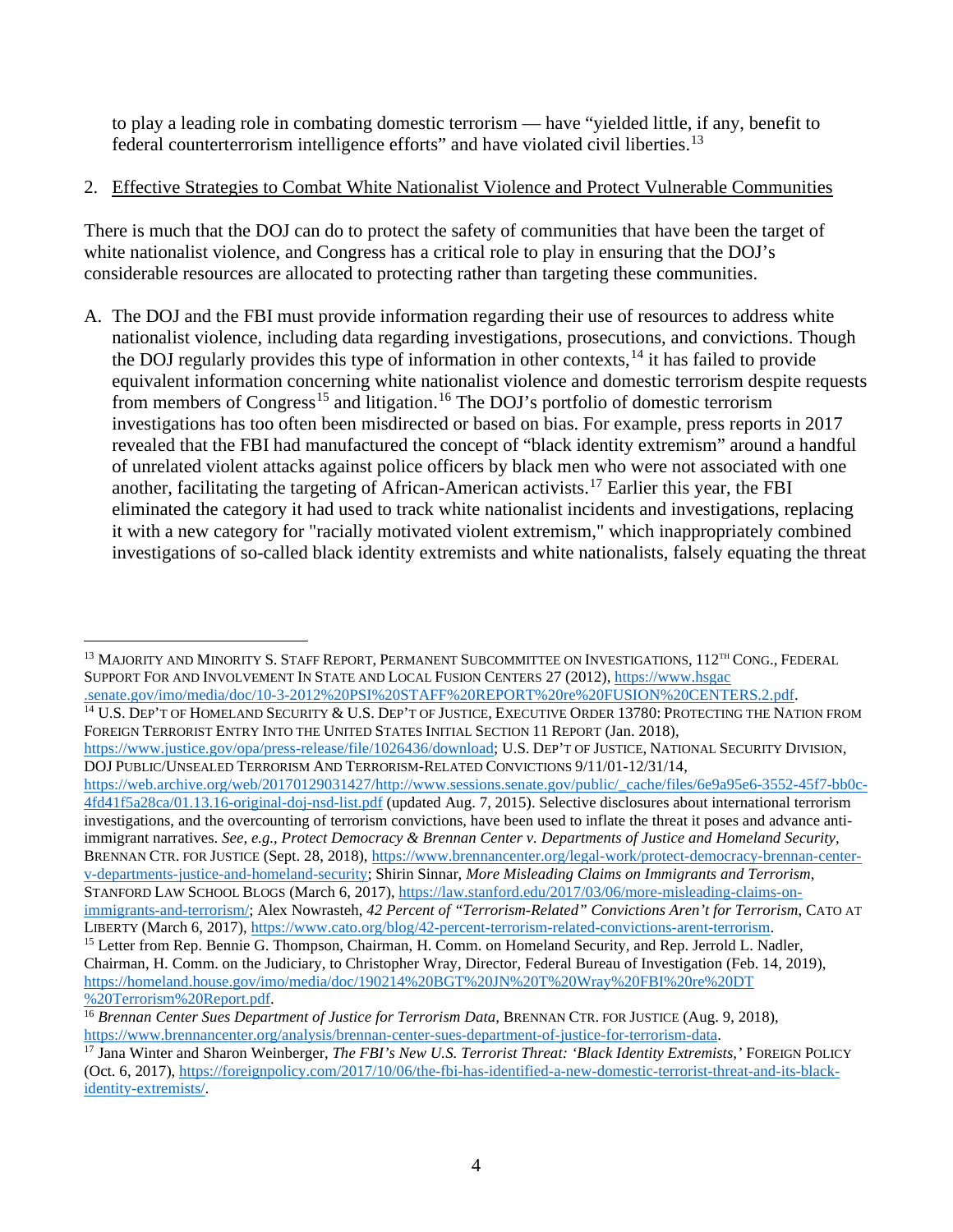posed by white nationalists with that coming from others.<sup>[18](#page-4-0)</sup> This change also hides from policymakers and the public the specific number of investigations into white nationalist violence.

- B. The DOJ should expeditiously develop and publish a document setting out its strategy for combating white nationalist violence, which should include information on:
	- The level of priority that the FBI assigns to investigating white nationalist violence as compared to other domestic terrorism targets.
	- How the FBI determines whether to label a deadly act of white nationalist violence as domestic terrorism, a civil rights violation/hate crime, or as a violent crime worked by the Violent Crime Task Forces.
	- The number of agents and other resources allocated to addressing white nationalist violence in each program category: terrorism, civil rights, and violent crimes.<sup>[19](#page-4-1)</sup>
	- How these agents are trained to identify when a hate crime or violent crime should be deferred to state and local authorities and when it should be investigated federally.
	- What cooperation and assistance, if any, the DOJ is providing state and local authorities responding to white nationalist violence.

The Domestic and International Terrorism DATA Act (H.R. 3106) includes provisions that would help clarify the scope of the administration's efforts by requiring the DOJ, the FBI, and the Department of Homeland Security (DHS) to provide specific information on domestic terrorism investigations. [20](#page-4-2) Its provisions will most effectively clarify the administration's response to white nationalist violence.

C. White nationalist violence may also be investigated and prosecuted under numerous state and federal hate crimes laws as well as other criminal laws.<sup>[21](#page-4-3)</sup> However, there is no comprehensive public accounting of these prosecutions. Under the Hate Crimes Statistics Act of 1990, which requires the DOJ to collect data on bias-motivated crimes, the FBI publishes annual statistics based on hate crimes reported by state and local law enforcement agencies. While these statistics provide the best picture of hate crime incidents in the country, they woefully underrepresent the nature and extent of

[https://www.hsgac.senate.gov/imo/media/doc/190508\\_Letter\\_FBI\\_DomesticTerrorismInvestigation.pdf;](https://www.hsgac.senate.gov/imo/media/doc/190508_Letter_FBI_DomesticTerrorismInvestigation.pdf) Letter from Sen. Ron Johnson and Sen. Gary C. Peters to William Barr, Att'y Gen., U.S. Dep't of Justice (May 8, 2019), [https://www.hsgac.senate.gov/imo/media/doc/190508\\_Letter\\_DOJ\\_DomesticTerrorismInvestigation.pdf.](https://www.hsgac.senate.gov/imo/media/doc/190508_Letter_DOJ_DomesticTerrorismInvestigation.pdf)

<span id="page-4-2"></span> $20$  H.R. 3106, 116<sup>th</sup> Cong. (2019).

<span id="page-4-0"></span><sup>18</sup> Byron Tau, *FBI Abandons Use of Term 'Black Identity Extremism,'* WALL STREET JOURNAL (July 23, 2019), <https://www.wsj.com/articles/fbi-abandons-use-of-terms-black-identity-extremism-11563921355>

<span id="page-4-1"></span><sup>19</sup> Such information has already been requested by members of Congress. *See* Letter from Sen. Ron Johnson, Chairman, S. Comm. on Homeland Security and Gov. Affairs, and Sen. Gary C. Peters, Ranking Member, S. Comm. on Homeland Security and Gov. Affairs, to Kevin K. McAleenan, Acting Sec., Dep't of Homeland Security (May 8, 2019), [https://www.hsgac.senate.gov/imo/media/doc/2019-05-](https://www.hsgac.senate.gov/imo/media/doc/2019-05-08%20HSGAC%20DHS%20%20re%20domestic%20terrorism%20prevention.pdf)

[<sup>08%20</sup>HSGAC%20DHS%20%20re%20domestic%20terrorism%20prevention.pdf;](https://www.hsgac.senate.gov/imo/media/doc/2019-05-08%20HSGAC%20DHS%20%20re%20domestic%20terrorism%20prevention.pdf) Letter from Sen. Ron Johnson and Sen. Gary C. Peters to Christopher Wray, Director, Federal Bureau of Investigation (May 8, 2019),

<span id="page-4-3"></span><sup>21</sup> MICHAEL GERMAN AND EMMANUEL MAULEÓN, FIGHTING FAR-RIGHT VIOLENCE AND HATE CRIMES: RESETTING FEDERAL LAW ENFORCEMENT PRIORITIES, BRENNAN CTR. FOR JUSTICE, at 21-41 (2019), [https://www.brennancenter.org/sites/default/files/publications/2019\\_06\\_HateCrimes\\_FINAL.pdf.](https://www.brennancenter.org/sites/default/files/publications/2019_06_HateCrimes_FINAL.pdf)